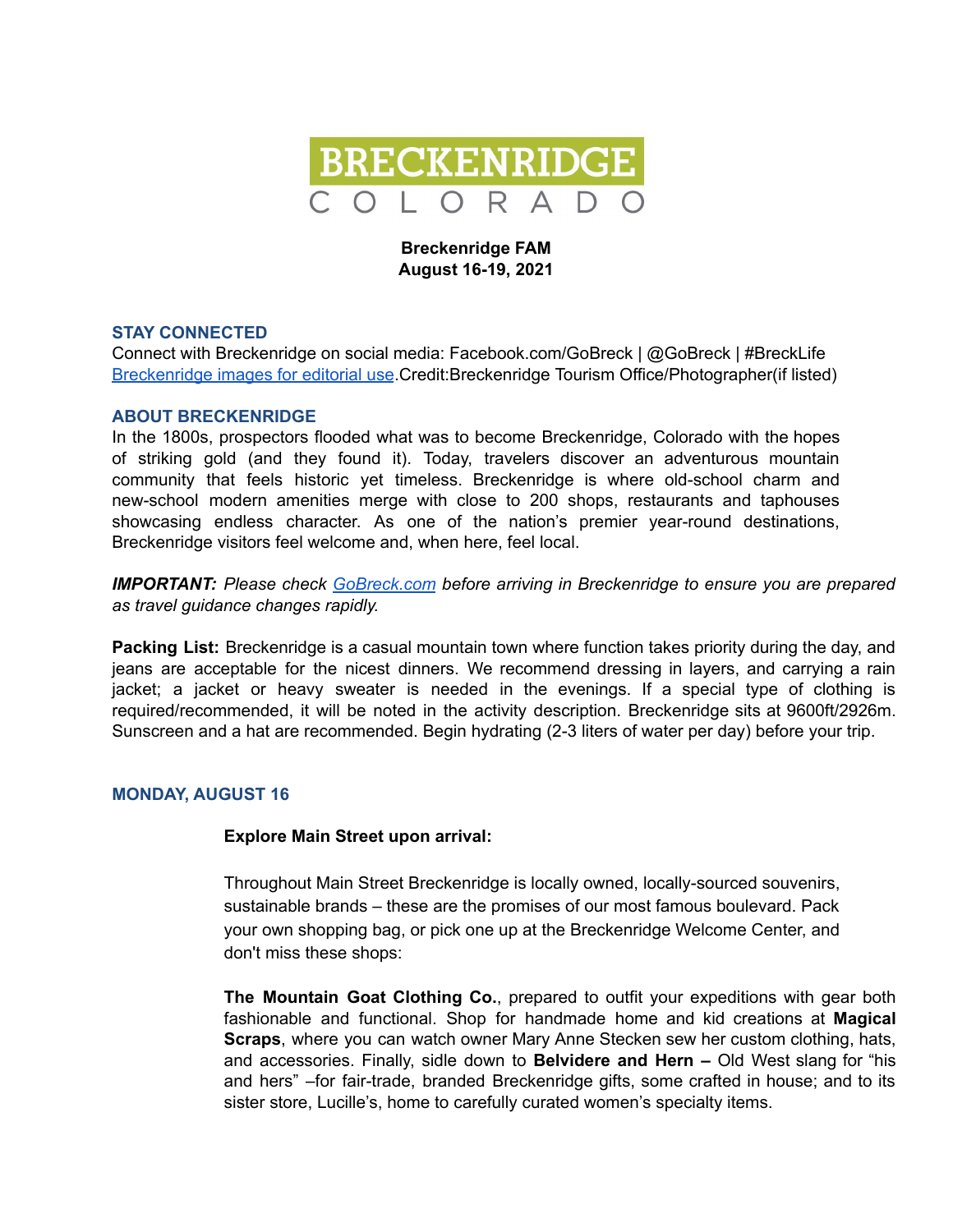Feel good about your buys at the **Outsider**, offering sustainable and eco-conscious clothing, shoes and accessories, highlighting ethical brands that are built to last. Downstairs,purchase lovingly handcrafted, natural soaps at the **Fresh Soap Company,** where products are made in-store. Forage a feast at Breckenridge's seasonal Sunday Farmers Market (open until 2 p.m. throughout the summer and fall). Wine and cheese lovers owe themselves a pilgrimage to the **Continental Divide Winery** to taste, bottle and cork your own Breckenridge blend at the highest winery in the world. While you sip, enjoy the company of your four-legged family member, as friendly dogs are welcome inside. Across the way, the **Cheese Shop of Breckenridge**, adds a perfect pairing with cheese and charcuterie.

## **4PM Check in at Breck Town [Lodge](https://livebreck.myvr.com/property/breck-town-lodge/#?g=2&ad=2&path=%2F) managed by Live [Breck](https://livebreck.com/)**

Located in the heart of the historic district, the home offers a unique layout with three private suites on the lower level and can sleep up to 28 guests in total. This home is conveniently located minutes from the slopes and just a short walk to the shopping and dining of downtown Breckenridge. Additionally, with the Breck Free Ride bus stop just out the door, you will be able to get anywhere within Breckenridge in a few minutes or less.

- **6:00PM Ice Breaker Wine & Cheese at house**
- **6:30PM Walk to Gravity Haus/Cabin Juice** (10 min walk)
- **7PM [Cabin](https://cabinjuice.com/) Juice (Compliments of the BTO)** 605 South Park Avenue

After the long day spent out on the mountain, we kept thinking about our ideal place. A place where you come to swap tales and plan your next adventure. A place where you can meet anyone and spend all night telling a good story. Cabin Juice is that place.

At our local restaurant in Breckenridge, we serve fresh ingredients made awesome – finely crafted cocktails and family-style dishes.

# **TUESDAY, AUGUST 17**

- **8:30AM Continental breakfast and workshops 9-10AM Social Sharing: How to Use Social on Press Trips 10-11AM Mastering the Subtlety of Creative Writing**
- **12PM Picnic lunch from The Cheese Shop of [Breckenridge](https://www.cheeseshopbreck.com/menu)**
- **1:30PM Meet outside of the house to jump on the Breckenridge Free Ride to the Country Boy Mine**

\*Mask are required on public transportation\*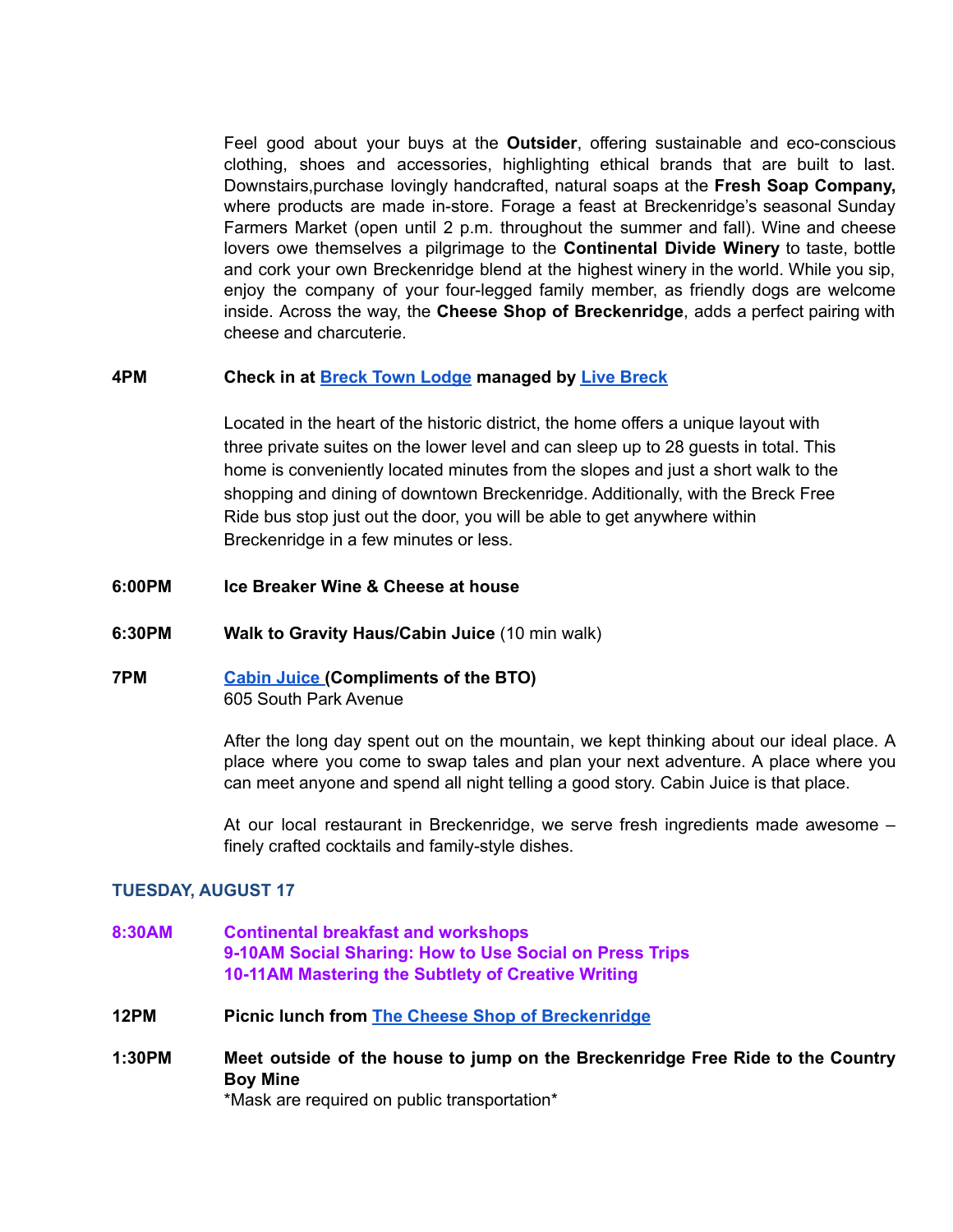## **2:30PM Mine Tour at [Country](https://www.countryboymine.com/attractions) Boy Mine**

Venture over 1,000 feet into the mountain. Explore the original workings of the Country Boy Mine as you feel, hear, and smell what it was like to be a Colorado Miner over 100 years ago. Find and keep your riches as you gold pan in Eureka Creek. Examine old photos and other fun exhibits to revisit the past and marvel at days gone by. This is truly an amazing experience and fun for the whole family year-round. Come and tour the only underground gold mine in Breckenridge.After the tour, French Gulch Breck FreeRide stop picks up every thirty minutes.

# **Meet outside of the house to jump on the Breckenridge Free Ride to the Country Boy Mine**

\*Mask are required on public transportation\*

- **4:30PM Happy Hour at [Carboy](https://www.carboywinery.com/about/about) Winery** 103 North Main Street, Breckenridge
- **6PM Dinner at [Rootstalk](https://www.rootstalkbreck.com/) (NEW)** 207 N Main Street

Rootstalk is a new American restaurant welcoming its first summer in Breckenridge and serving Chef Matt Vawter's take on elevated everyday dining in historic Victorian digs from the 1800s. Matt Vawter is returning home to Breckenridge to open Rootstalk after leaving his 13-year tenure in Denver with Fruition Restaurant and Mercantile dining & provision. Rootstalk will focus on lunch and dinner services, serving approachable and sustainable seasonal food, thoughtfully curated wine and beverage lists, and creative and fun libations.

If you can save room, make the walk to [Higgles](https://www.higglesicecream.com/about/) for handcrafted ice cream or [Mimi](https://mimiandpin.com/) and [Pin](https://mimiandpin.com/) for some dessert churros and waffles.

# **Stroll through the Breckenridge's Arts District**

[Breckenridge](https://www.breckcreate.org/arts-district/) Arts District is a hub for creative experience, bringing together studios, galleries, performance spaces, historic landmarks, public art, restaurants, cafes and other creative businesses that animate and populate a vibrant cultural corridor in downtown Breckenridge. The district's core attraction is a lively arts campus of renovated historic structures that now function as studio spaces for classes, workshops, affordable rentals by local artists and visiting artist-in-residence programs. The Breckenridge Arts District is a Certified District in the Colorado Creative Industries Creative District Program. Regularly hosted workshops include metalsmithing, ceramics, painting, glass blowing and photography.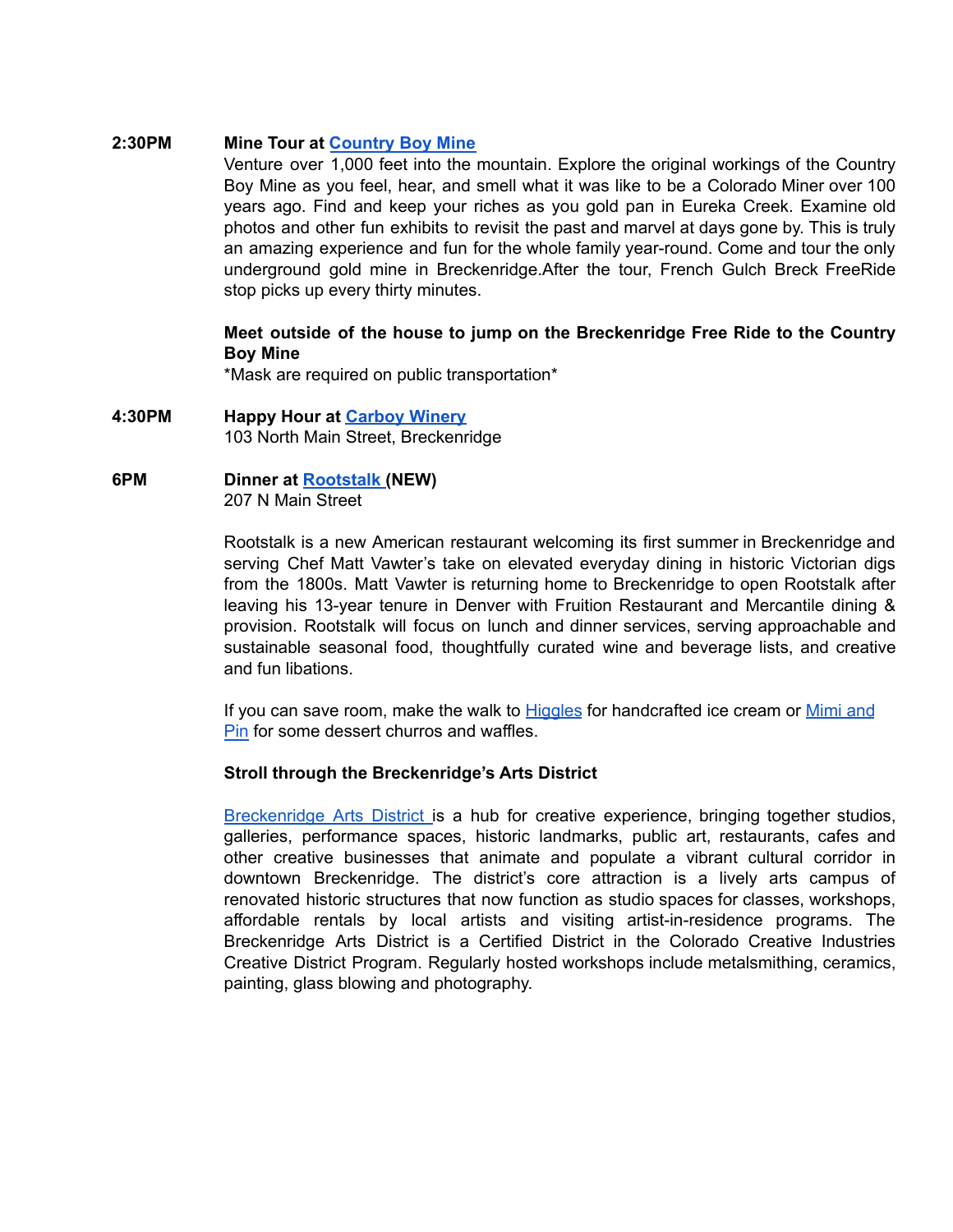#### **WEDNESDAY, AUGUST 18**

Breakfast at Simplice

# **9AM Ride the BreckConnect Gondola to Shock Hill for Photography Workshop with Liam [Doran](https://tr.cloudmagic.com/h/v6/link-track/1.0/1626115534336010-699ae4bc-4c56-5733-f83a-5aa0e526a2f5/1626115515/338da813d7b935ad669858a503fe29c8/dc717ad7f28408113bb185058317b120/c53d39d67aa9ebeec2e5fa9fe3111a61?redirect_uri=https://tr.cloudmagic.com/h/v6/link-track/1.0/1626124601977925-5d37f870-e7a2-f3f2-006a-72c979a4ea68/1626124573/338da813d7b935ad669858a503fe29c8/95cb62b28f75bac445d69b3159299f6f/74a5ddf9679168e34380e78d98adc60a?redirect_uri=https://tr.cloudmagic.com/h/v6/link-track/1.0/1626282301417265-1f01b0d2-bd8d-4638-9701-a0ff95a25f70/1626281682/338da813d7b935ad669858a503fe29c8/7405e3ca554ad121afa24f7812979d68/c53d39d67aa9ebeec2e5fa9fe3111a61?redirect_uri=https://www.liamdoranphotography.com/).**

On the way up, the Cucumber Gulch Wildlife Preserve between the Peak 7 station stop and Shock Hill. The Cucumber Gulch is designated a wildlife preserve by the Breckenridge Town Council and the Breckenridge Open Space Advisory Commission (BOSAC). The area, which contains 77 acres of wetlands, is one of the Town's most treasured yet threatened resources. It provides vital habitat for the state-endangered boreal toad, moose, elk, deer, mountain lion, beaver, and over forty-seven species of birds. It's hard to believe that such a wildlife sanctuary exists within a mile of Breckenridge's Main Street! **[Breckenridge](http://www.breckenridgerecreation.com/) naturalists host free tours [Tuesday-Sunday](http://www.breckenridgerecreation.com/) at 10am and 1pm.**

## **11AM Explore Epic Discovery at Breckenridge Ski Resort**

During the summer and winter, Peak 8 is the hub of activity at Breckenridge Ski Resort and is accessed by the free BreckConnect Gondola, which passes over Cucumber Gulch, open 9 a.m. to 5 p.m.

Epic Discovery is open until 5 p.m., daily through Labor Day, and has two main areas of activities - Peak 8 Base Camp and Alpine Camp. Enjoy signature classics like the Alpine Slide and Gold Runner Coaster located at Peak 8 Base Camp, and take a scenic ride on the Colorado SuperChair up to Alpine Camp to try your hand at newer activities like the Alpineer Challenge Course and Gold Summit Climbing Wall. For a full list of summer activities visit: [www.breckenridge.com.](http://www.breckenridge.com)

#### **12PM Lunch at [Robbie's](https://robbiestavern.com/) Tavern**

Located slopeside at Grand Colorado on Peak 8 at 1627 Ski Hill Road.

Robbies is a locally owned, slopeside bistro housed within the luxurious Grand Colorado. They offer a refined twist on American comfort food, paired with a world-class wine list and curated selection of beers from Colorado and beyond.

Ride the BreckConnect Gondola back down to Breck Town Lodge after lunch.

# **2PM Workshops 2-3PM SEO Secrets of Top Producing Writers 3-4PM The World of Opportunity: Finding Out What You're Truly Capable Of**

**5PM Dinner at Tin [Plate](https://www.tinplatepizza.com/) (NEW)** *(compliments of the Tin Plate)* 110 S. Ridge St.